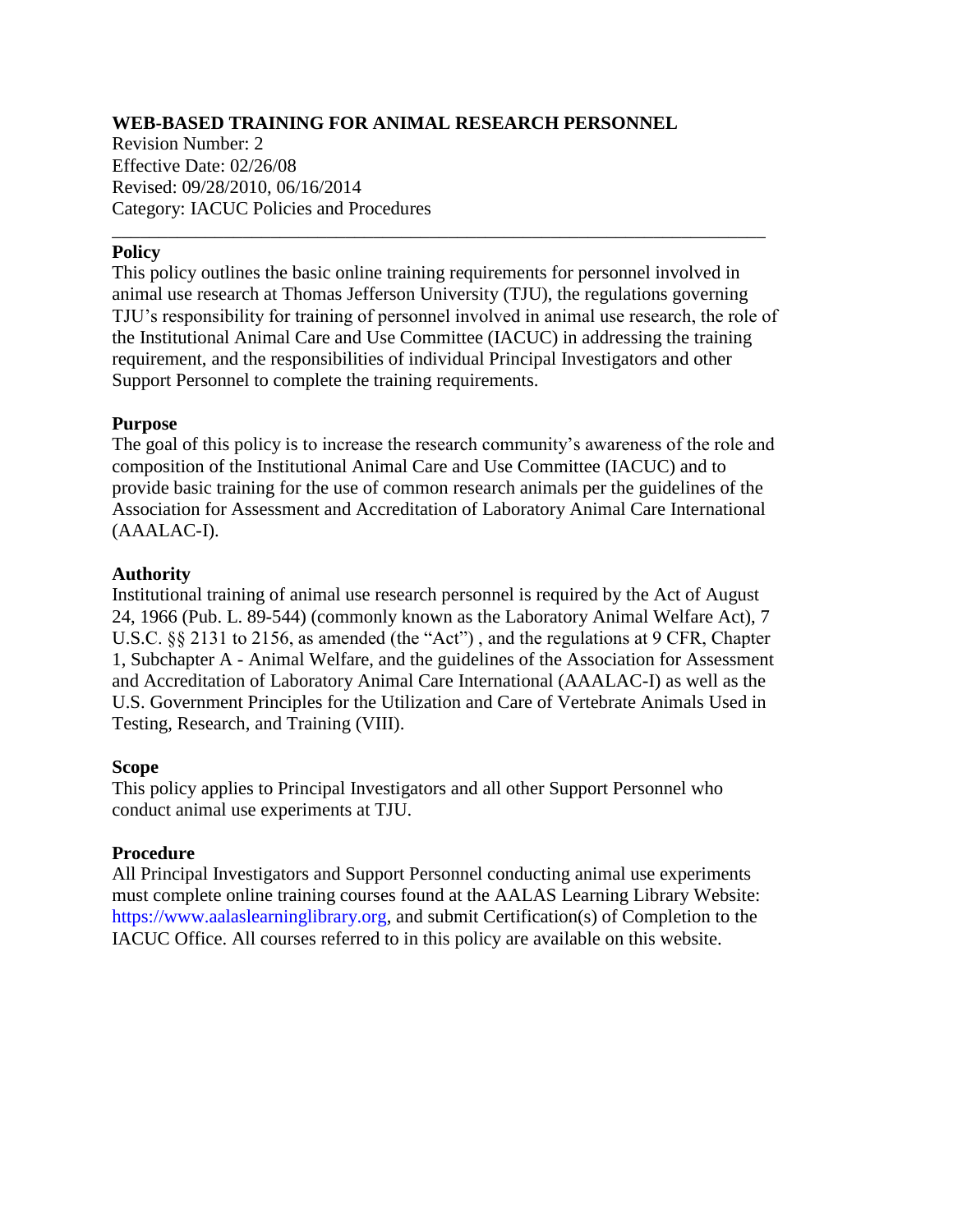## **Follow the step by step instructions to access the online training.**

1. Please go to http://www.aalaslearninglibrary.org/

2. **Existing Users** - enter in your user name and password and continue to instruction 8.

3. **New Users** - On the home page, click "**Enroll Now**".

4. Select **Myself (I am purchasing an individual account or using an Access Code to join a group.)**

5. Enter access code **540ThomasJeffersonUn**

6. Choose a username and password; please keep a record of this login for later use.

7. Enter the contact information requested. Please make sure that your email address is correct.

8. When enrollment is complete, select Animal Care and Use Courses (under the Libraries link at the top of page).

9. Select TJU's Mandatory track (topic) which best matches your course topic. Example: The course "Introduction to Mice" is found in the "Mandatory Courses for Mice and Rat Protocols" track.

10. Please note: If in the future you need to be provided with your username and password, please use the "forgot username or password?" link, which is adjacent to the login area. This utility emails you your username and password.

### 1. **All Principal Investigators and Support Personnel must complete the AALAS web training courses as outlined in part 4 below and submit certificates of completion to the IACUC office as a condition for the approval of all Animal Use Protocols and Modifications.**

Certificate(s) of Completion can be filed with the IACUC Office without an accompanying AUP or RO-4, but must have a cover letter listing the PI and pertinent protocols to which the Certificate(s) of Completion apply.

## 2. **For New Principal Investigators and Support Personnel joining TJU, or submitting their first Animal Use Protocol**

Certificate(s) of Completion for pertinent courses (see below) must be attached to the New Investigator/Training Form (RO-4) or AUP, whichever is submitted first.

## 3. **Refresher Training:**

All PI's and support personnel must complete a refresher course every 3 years by taking the following course: "*Refresher: Working with the IACUC (non-VA version)."*

# 4. **Courses A) Mandatory Courses**

1. All PIs and all support personnel **must complete** *"Working With the IACUC (non-VA version)."*

2. All PIs and all support personnel **must complete** the Introduction to Research Animal Methodologies course appropriate for the animal(s) used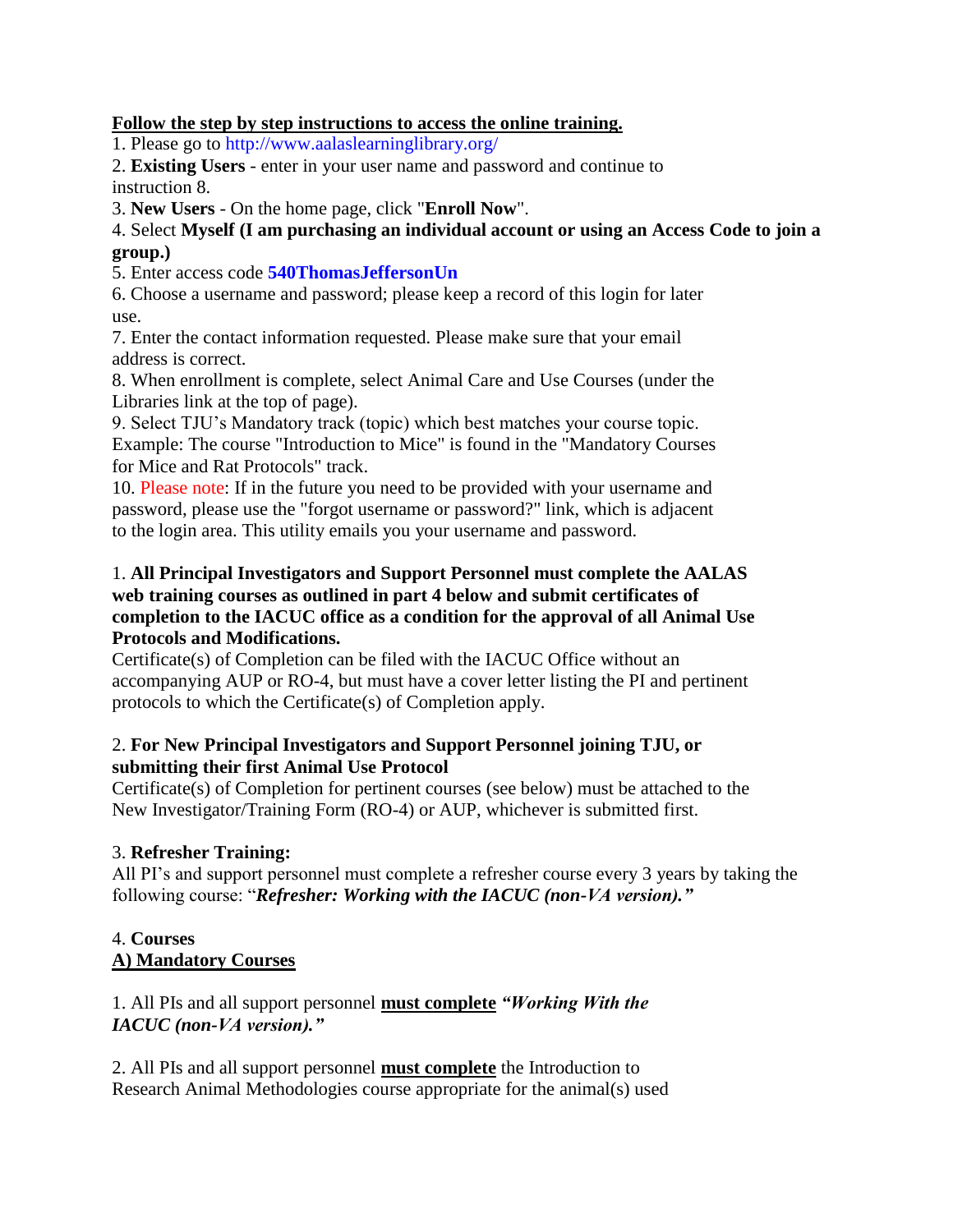in all the AUPs upon which they are listed, unless no course exists for the species being used. **i.e.** *"Introduction to Mice", "Introduction to Rats", "Introduction to Dogs", "Introduction to Rabbits", "Introduction to Swine"*

3. All PIs and all support personnel **must complete** the course *"AVMA Guidelines for the Euthanasia of Animals: 2013 Edition."*

4. All PIs and all support personnel **must complete** the course, *"Pain Recognition and Alleviation in Laboratory Animals."*

5. All PIs and all support personnel who are listed on protocols **using mice must complete** the Mouse Biomethodologies course *"Working with the Laboratory Mouse."*

6. All PIs and all support personnel who are listed on protocols **using rats must complete** the Rat Biomethodologies course *"Working with the Laboratory Rat."*

7. All PIs and all support personnel who are listed on protocols involving survival or non-survival surgery on **mice or rats** must complete the following courses:

- *Aseptic Rodent Surgery*
- *Post-Procedure Care of Mice and Rats in Research: Minimizing*
- *Pain and Distress*
- *Inhalation Anesthesia Systems for Rodents*

 $\bullet$ 8. All PIs and all support personnel who are listed on protocols involving the breeding of **mice** must complete the Mouse Biomethodology course *"Mouse Breeding Colony Management."*

9. All PIs and all support personnel who are listed on protocols involving the use of **dogs** must complete the following Dog Biomethodology courses:

- *Working with the Laboratory Dog: The Basics*
- *Working with the Laboratory Dog: Injections & Blood Collection*
- *Working with the Laboratory Dog: Venous Catheterization*

 $\bullet$ 

10. All PIs and all support personnel who are listed on protocols **utilizing primates must complete** *"Health Risks and Safety Procedures for Working with Nonhuman Primates."*

# **B) Recommended Courses**

1. All PIs and all support personnel are strongly encouraged to take the following courses on U.S. Regulations and Guidelines:

- *Animal Welfare Act Regulations*
- *Public Health Service Policy on Humane Care & Use of*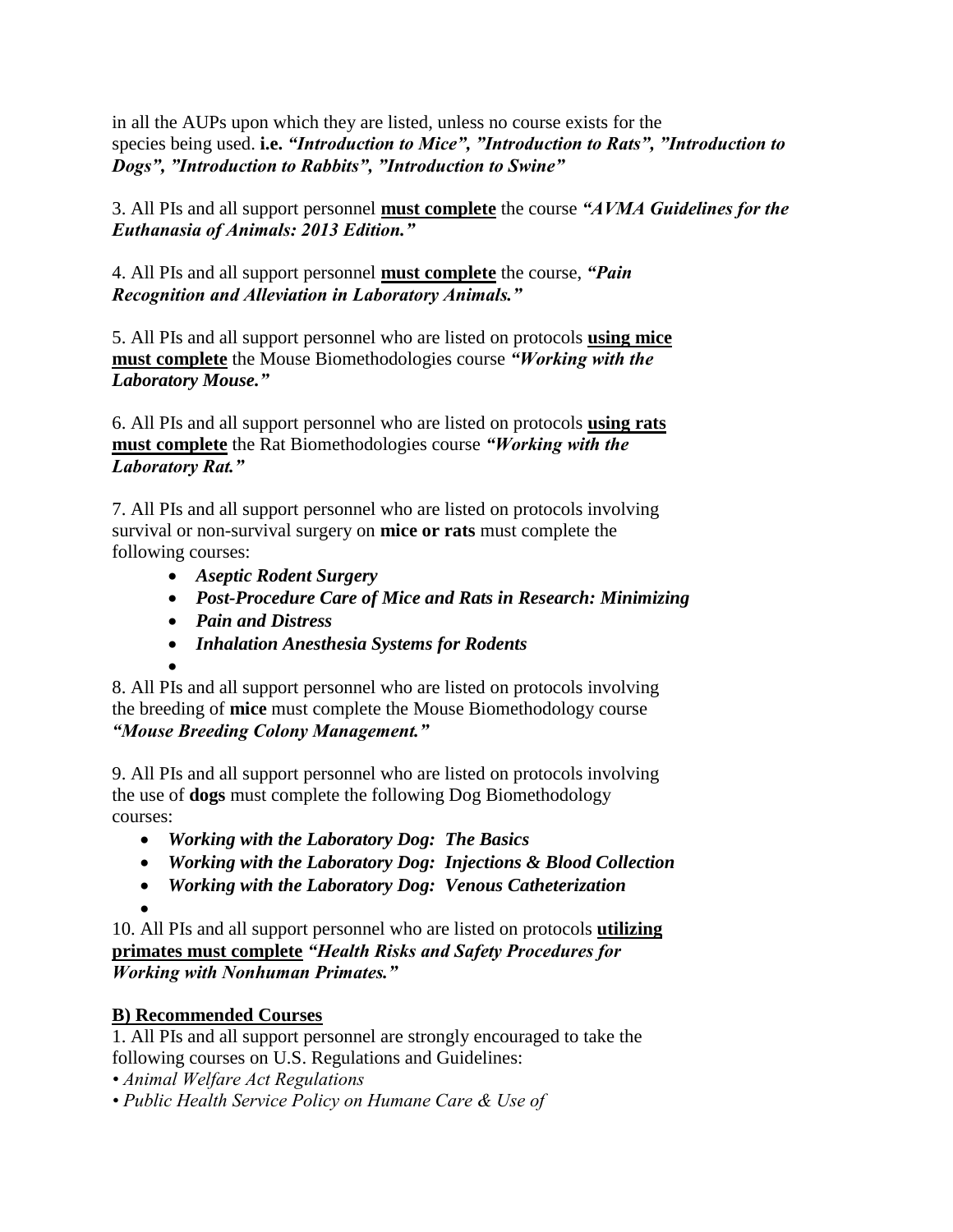*Laboratory Animals*

• *Guide to the Care & Use of Laboratory Animals*

2. All PIs and all support personnel working with genetically engineered **mice** are encouraged to take the following courses:

- *Genetically Engineered Mice: Historical Perspectives*
- *Genetically Engineered Mice: Evaluating the Phenotype*
- *Genetically Engineered Mice: Transgenesis/Conditional Control Systems*

3. All PIs and all support personnel working with **dogs** are encouraged to take the following courses:

- *Working with the Laboratory Dog: Urinary Catheterization*
- *Working with the Laboratory Dog: Endotracheal Intubation*

### **C) All Available Courses**

Please note that all of the courses in the AALAS training library are available to all users. PIs and support personnel are encouraged to investigate all the courses.

*US Regulations and Guidelines Animal Welfare Act Regulations Public Health Service Policy on Humane Care & Use of Laboratory Animals Guide to the Care & Use of Laboratory Animals Good Laboratory Practice Standards Euthanasia of Research Animals IACUC Courses Working with the IACUC: non-VA version Introduction to Research Animal Methodologies Introduction to Mice Introduction to Rats Introduction to Rabbits Introduction to Guinea Pigs Introduction to Hamsters Introduction to Gerbils Introduction to Dogs Introduction to Cats Introduction to Nonhuman Primates Introduction to Amphibians Anesthesia & Analgesia Pain Recognition and Alleviation in Laboratory Animals Post-Procedure Care of Mice and Rats in Research: Minimizing Pain and Distress Inhalation Anesthesia Systems for Rodents Occupational Health and Safety Health Risks and Safety Procedures for Working withNonuman Primates*